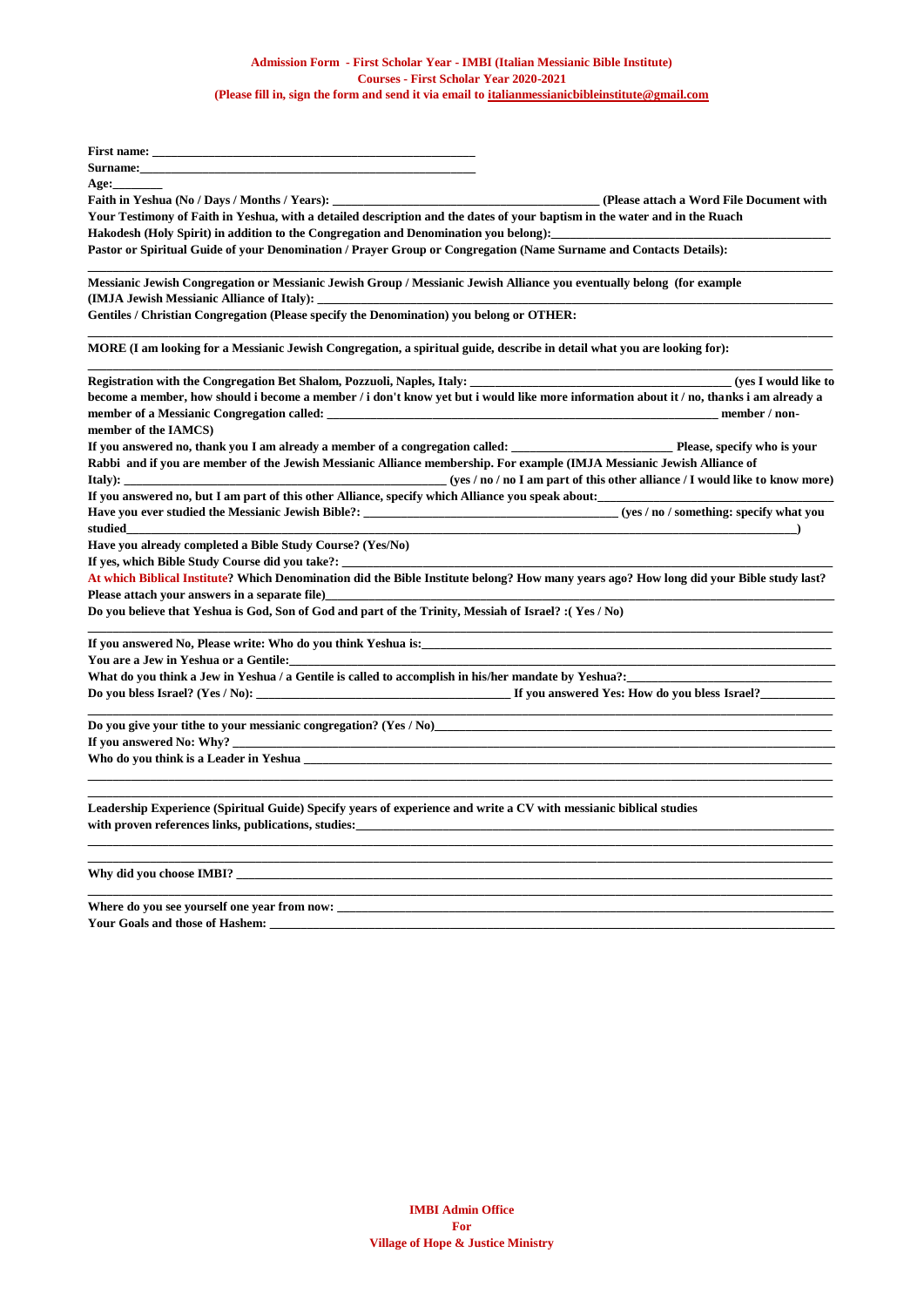## **MEMORANDUM: WHAT SHOULD I DO NOW ?!**

|                                                                                               | Stream 1 Registration: _______________________________(due by September 1 <sup>st</sup> , 2020)                                                     |
|-----------------------------------------------------------------------------------------------|-----------------------------------------------------------------------------------------------------------------------------------------------------|
|                                                                                               | PayPal Payment: (due by 1 <sup>st</sup> September 2020) Price 150.00 Euros (Certificate of Achievement -                                            |
|                                                                                               | Exam with Relative Evaluation, Members of the Congregation Beit Shalom Pozzuoli Special Price 140.00 Euro) 100.00 Euro                              |
| (Certificate of Attendance) 75 Euros (Auditor)                                                |                                                                                                                                                     |
| (Course starts October 13 <sup>th</sup> , 2020 - Course ends December 1 <sup>st</sup> , 2020) |                                                                                                                                                     |
|                                                                                               | Program Details Stream 1: First Academic Year Stream 1 - Yadah (Registration due by September 1st, 2020)                                            |
|                                                                                               | <b>DEADLINES for the Subsequent Streams (PLEASE PRINT and ALWAYS KEEP THIS DOCUMENT WITH YOU):</b>                                                  |
|                                                                                               | Stream 2 Registration: _____________________ (Due by December 1 <sup>st</sup> , 2020)                                                               |
| PayPal payment: _____________ (Due by December 1 <sup>st</sup> , 2020)                        |                                                                                                                                                     |
|                                                                                               | Price 150.00 Euros (Certificate of Achievement - Exam with Relative Evaluation, Members of the Congregation Beit Shalom Pozzuoli Special            |
|                                                                                               | Price 140.00 Euro) 100.00 Euro (Certificate of Attendance) 75 Euros (Auditor)                                                                       |
| (Course starts December 8 <sup>th</sup> 2020 - Course ends January 26 <sup>th</sup> 2021)     |                                                                                                                                                     |
|                                                                                               | Program Details Stream 2: First Academic Year Stream 2 - Kolboynick (Registration due by December 1st, 2020)                                        |
|                                                                                               | Stream 3 Registration: _______________________ (Due by January 26 <sup>th</sup> , 2020)                                                             |
|                                                                                               |                                                                                                                                                     |
|                                                                                               | Price 150.00 Euros (Certificate of Achievement - Exam with Relative Evaluation, Members of the Congregation Beit Shalom Pozzuoli Special            |
|                                                                                               | Price 140.00 Euro) 100.00 Euro (Certificate of Attendance) 75 Euros (Auditor)                                                                       |
| (Course starts February 2 <sup>nd</sup> 2020 - Course ends March 23 <sup>rd</sup> 2021)       |                                                                                                                                                     |
|                                                                                               | Program Details Stream 3 <sup>rd</sup> : First Academic Year Stream 3 - The Stone Pillar (Registration due by January 26 <sup>th</sup> 2020)        |
|                                                                                               |                                                                                                                                                     |
|                                                                                               | Stream 4 Registration: (due by March 23 <sup>rd</sup> , 2021)<br>Pay Pal Payment: ______________(Due by 23 <sup>rd</sup> March 2021)                |
|                                                                                               | Price 150.00 Euros (Certificate of Achievement - Exam with Relative Evaluation, Members of the Congregation Beit Shalom Pozzuoli Special            |
|                                                                                               | Price 140.00 Euro) 100.00 Euro (Certificate of Attendance) 75 Euros (Auditor)                                                                       |
| (Course starts March 30 <sup>th</sup> 2020 - Course ends May 11 <sup>th</sup> 2021)           |                                                                                                                                                     |
|                                                                                               | Program Details Stream 4: First Academic Year Stream 4 - Mensch - (Registration due by March 23rd, 2021)                                            |
|                                                                                               | Stream 5 for Men and Boys and Band 6 for Women and Girls are contemporary:                                                                          |
|                                                                                               | Stream 5 Registration: ______________________ (Due by 11 <sup>th</sup> May 2021) Pay Pal Payment: ______________ (Due by 11 <sup>th</sup> May 2021) |
|                                                                                               | Price 150.00 Euros (Certificate of Achievement - Exam with Relative Evaluation, Members of the Congregation Beit Shalom Pozzuoli Special            |
|                                                                                               | Price 140.00 Euro) 100.00 Euro (Certificate of Attendance) 75 Euros (Auditor)                                                                       |
| (Course starts May 18 <sup>th</sup> 2020 - Course ends July 6 <sup>th</sup> 2021)             |                                                                                                                                                     |
|                                                                                               | Program Details Stream 5: First Academic Year Stream 5 - Chutzpah (Men and Boys) (Registration due by 11 <sup>th</sup> May 2021)                    |
|                                                                                               | Stream 6 Registration: ___________________(Due by 11 <sup>th</sup> May 2021) PayPal Payment: ____________(Due by 11 <sup>th</sup> May 2021)         |
|                                                                                               | Price 150.00 Euros (Certificate of Achievement - Exam with Relative Evaluation, Members of the Congregation Beit Shalom Pozzuoli Special            |
|                                                                                               | Price 140.00 Euro) 100.00 Euro (Certificate of Attendance) 75 Euros (Auditor)                                                                       |
| (Course starts May 18 <sup>th</sup> 2020 - Course ends July 6 <sup>th</sup> 2021)             |                                                                                                                                                     |
|                                                                                               | Program Details Stream 6: First Academic Year Stream 6 - Lizerokha (Women and Girls) (Registration due by 11 <sup>th</sup> May 2021)                |
|                                                                                               |                                                                                                                                                     |

**All of our Courses are designed to be presented in weekly sessions from 7 to 21, from 60 to 120 minutes. All the Messianic Jewish and Gentiles believers in Yeshua are encouraged to participate. The students will be divided according to their age group and previous leadership experience (Spiritual Guide) in the Messianic Jewish Community, to knowledge of the Prophetic Arts and the Messianic Jewish Prayer.**

**PayPal [Payment Link](https://www.paypal.com/donate/?token=u8LLKehYmruPRxkLPLhczv2p6Rv0hW0MerE3IRvI95dLGT1xw_6yCZKS5nx0iVcIQHDW9W&country.x=IT&locale.x=IT)**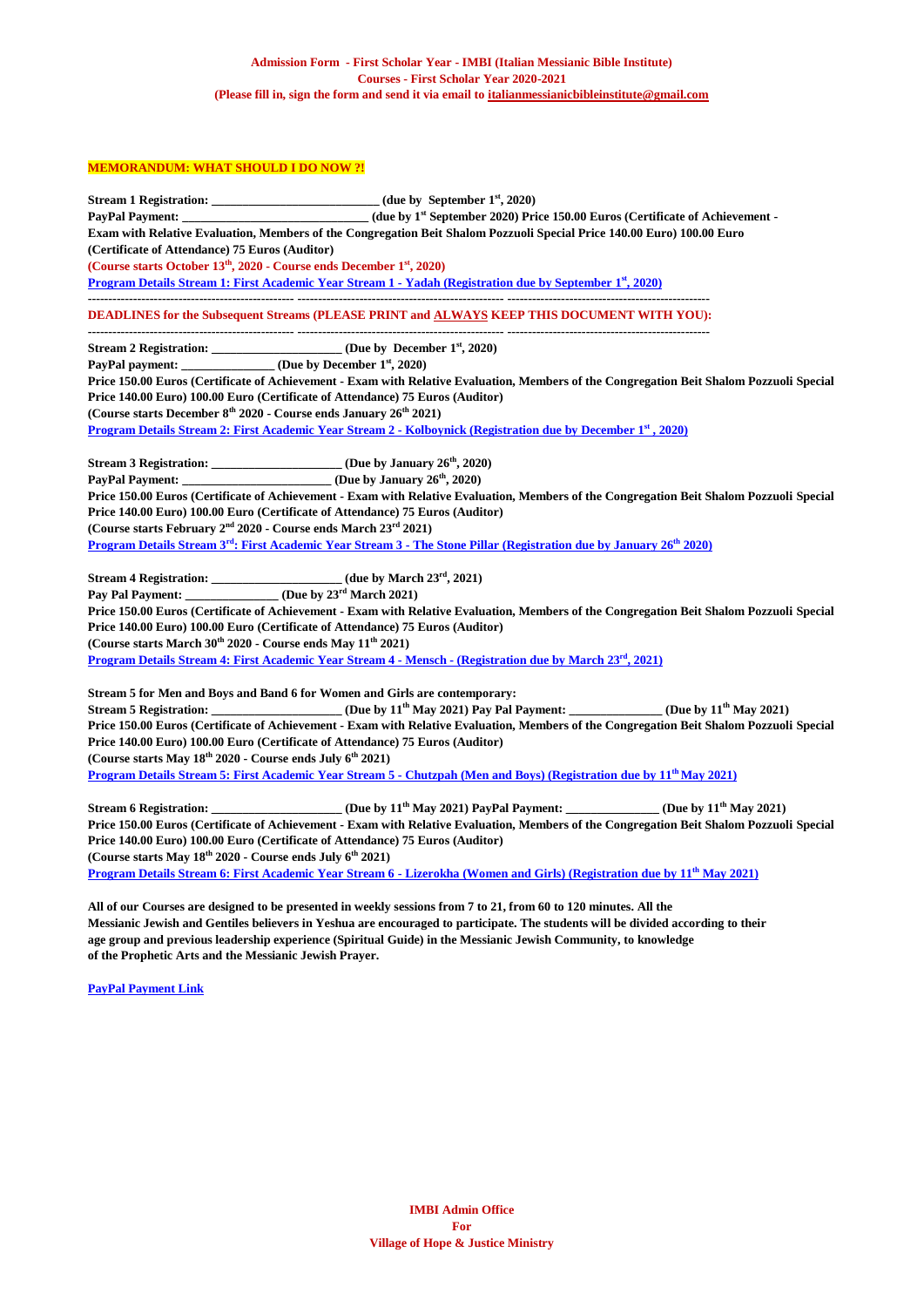**\* Second Academic Year Stream 7 - [IMBI Messianic Jewish Yeshiva \(Talmidim Level\)](https://villageofhopejusticeministry.files.wordpress.com/2020/07/first-year-2020-2021-stream-7-e28093-imbi-messianic-jewish-yeshiva-talmidim-level.pdf) (Courses starts 12 October 2021)**

**Registration Stream 7 Course 1:** (Due by 1<sup>st</sup> September 2021)

**PayPal payment: \_\_\_\_\_\_\_\_\_\_\_\_\_\_\_ (Due by 1st September 2021) Price 150.00 Euros (Certificate of Achievement - Exam with Relative Evaluation, Members of the Congregation Beit Shalom Pozzuoli Special Price 140.00 Euro) 100.00 Euro (Certificate of Attendance) 75 Euros (Auditor)**

**(Course starts October 12th, 2021 - Course ends November 9th, 2021)**

**Program Details Stream 7 Course 1: Jewish Messianic Theology Price 150.00 Euros (Certificate of Achievement - Exam with Relative Evaluation, Members of the Congregation Beit Shalom Pozzuoli Special Price 140.00 Euro) 100.00 Euro (Certificate of Attendance) 75 Euros (Auditor) (Registration due by 1 st September 2021)**

**Registration Stream 7 Course 2: \_\_\_\_\_\_\_\_\_\_\_\_\_\_\_\_\_\_\_\_\_ (Due by 9th November 2021)**

**PayPal** payment: \_ **th November 2021) Price 150.00 Euros (Certificate of Achievement - Exam with Relative Evaluation, Members of the Congregation Beit Shalom Pozzuoli Special Price 140.00 Euro) 100.00 Euro (Certificate of Attendance) 75 Euros (Auditor) (Course starts November 16th 2021 - Course ends December 14th 2021)**

**Program Details Stream 7 Course 2: The Torah and Its Practical Application in the Messianic Jewish Community Price 150.00 Euros (Certificate of Achievement - Exam with Relative Evaluation, Members of the Congregation Beit Shalom Pozzuoli Special Price 140.00 Euro) 100.00 Euro (Certificate of Attendance) 75 Euros (Auditor) (Registration due by 9 th November 2021)**

**Registration Stream 7 Course 3: \_\_\_\_\_\_\_\_\_\_\_\_\_\_\_\_\_\_\_\_\_ (Due by December 14th, 2021)**

**PayPal payment: \_\_\_\_\_\_\_\_\_\_\_\_\_\_\_ (Due by 14th December 2021) Price 150.00 Euros (Certificate of Achievement - Exam with Relative Evaluation, Members of the Congregation Beit Shalom Pozzuoli Special Price 140.00 Euro) 100.00 Euro (Certificate of Attendance) 75 Euros (Auditor)**

**(Course start December 21st 2021 - Course end January 18th 2022)**

**Program Details Stream 7 Course 3: Jewish Messianic Biblical Studies Price 150,00 Euro (Certificate of Achievement Exam and Course with Relative Assessment) 100.00 Euros (Certificate of Attendance) 75 Euros (Auditor) (Registration within 14th December** 

**2021)**

**Registration Stream 7 Course 4: \_\_\_\_\_\_\_\_\_\_\_\_\_\_\_\_\_\_\_\_\_ (Due by 18th January 2022)**

**PayPal payment: \_\_\_\_\_\_\_\_\_\_\_\_\_\_\_ (Due by January 18th, 2022) Price 150.00 Euros (Certificate of Achievement - Exam with Relative Evaluation, Members of the Congregation Beit Shalom Pozzuoli Special Price 140.00 Euro) 100.00 Euro (Certificate of Attendance) 75 Euros (Auditor)**

**(Course starts January 25th 2022 - Course ends February 22nd 2022)**

**Program Details Stream 7 Course 4: The History of the Tanakh Price 150,00 Euro (Certificate of Achievement Exam e Course with relative assessment) 100.00 Euros (Certificate of Attendance) 75 Euros (Auditor) (Registration by January 18th 2022)**

**Registration Stream 7 Course 5: \_\_\_\_\_\_\_\_\_\_\_\_\_\_\_\_\_\_\_\_\_ (By February 22nd, 2022)**

**PayPal payment: \_\_\_\_\_\_\_\_\_\_\_\_\_\_\_ (Due by February 22nd, 2022) Price 150.00 Euros (Certificate of Achievement - Exam with Relative Evaluation, Members of the Congregation Beit Shalom Pozzuoli Special Price 140.00 Euro) 100.00 Euro (Certificate of Attendance) 75 Euros (Auditor)**

**(Course starts March 1st 2022 - Course ends March 29th 2022)**

**Program Details Stream 7 Course 5: Nevi'im The Prophets Price 150.00 Euro (Certificate of Achievement Exam e Course with relative assessment) 100.00 Euros (Certificate of Attendance) 75 Euros (Auditor) (Registration due by 22nd February 2022)**

**Registration Stream 7 Course 6: \_\_\_\_\_\_\_\_\_\_\_\_\_\_\_\_\_\_\_\_\_ (Due by 29th March 2022)**

**Pay Pal payment: \_\_\_\_\_\_\_\_\_\_\_\_\_\_\_ (Due by 29th March 2022) Price 150.00 Euros (Certificate of Achievement - Exam with Relative Evaluation, Members of the Congregation Beit Shalom Pozzuoli Special Price 140.00 Euro) 100.00 Euro (Certificate of Attendance) 75 Euros (Auditor)**

**(Course starts April 5th 2022 - Course ends May 3rd 2022)**

**Program Details Stream 7 Course 6: The Brit Chadashah (New Pact) Price 150,00 Euro (Certificate of Exam and Course Achievement with Relative Assessment) 100.00 Euros (Certificate of Attendance) 75 Euros (Auditor) (Registration by March 29th, 2022)**

## **[PayPal Payment Link](https://www.paypal.com/donate/?token=u8LLKehYmruPRxkLPLhczv2p6Rv0hW0MerE3IRvI95dLGT1xw_6yCZKS5nx0iVcIQHDW9W&country.x=IT&locale.x=IT)**

**Registration Stream 7 Course 7: \_\_\_\_\_\_\_\_\_\_\_\_\_\_\_\_\_\_\_\_\_ (Due by May 3rd, 2022)**

**Pay Pal payment: \_\_\_\_\_\_\_\_\_\_\_\_\_\_\_ (Due by May 3rd, 2022) Price 150.00 Euros (Certificate of Achievement - Exam with Relative Evaluation, Members of the Congregation Beit Shalom Pozzuoli Special Price 140.00 Euro) 100.00 Euro (Certificate of Attendance) 75 Euros (Auditor) (Course starts May 10th, 2022 - Course ends June 7th, 2022)**

**Program Details Stream 7 Course 7: Life and Teaching of Yeshua (New Covenant) Price 150.00 Euros (Certificate of Achievement - Exam with Relative Evaluation, Members of the Congregation Beit Shalom Pozzuoli Special Price 140.00 Euro) 100.00 Euro (Certificate of Attendance) 75 Euros (Auditor) (Registration due by May 3rd, 2022)**

> **IMBI Admin Office For Village of Hope & Justice Ministry**